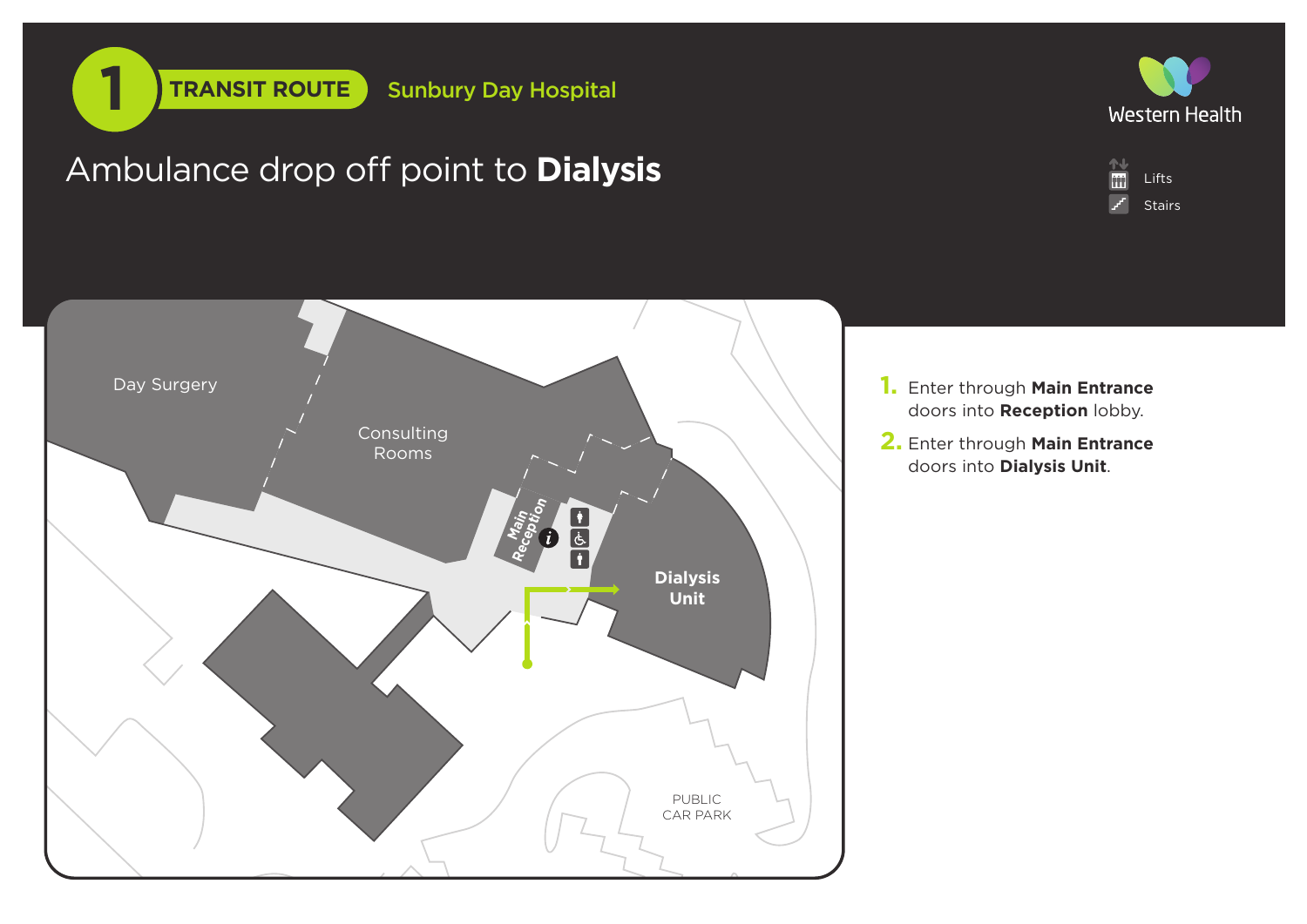

## **Dialysis Route**

GARDEN AREA







## **FROM AMBULANCE BAY TO DIALYSIS (WILSON ROOM)**

- **1. Beginning from Ground Level,<br>
<b>2.** Turn right into **Wilson Dialysis**. **1.** Beginning from **Ground Level**, straight towards the **Ambulance Bay** off Forster Street entry door.
- 



## **FROM DIALYSIS TO EMERGENCY DEPARTMENT (WILSON ROOM)**

- **1.** Beginning from **Ground Floor**, exit **Dialysis**.
- **2.** Straight across into **Emergency Department**.